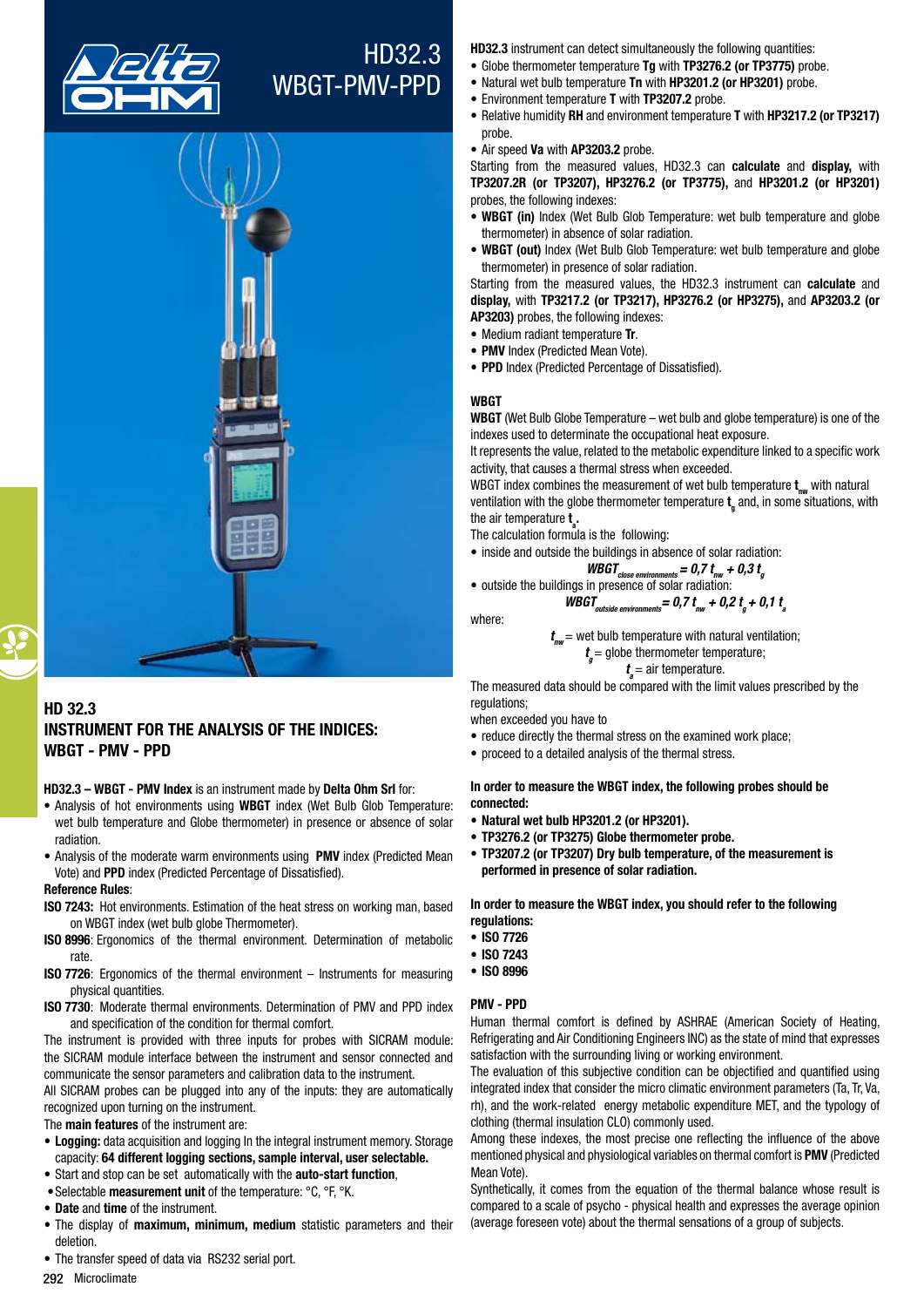From PMV is derived a second index called PPD (Predicted Percentage of Dissatisfied) that quantifies the percentage of subjects who will be dissatisfied with some micro climatic conditions.

ISO 7730 regulations suggests PMV use in presence of following variables that influence the thermal balance:

- Metabolic expenditure  $= 1 \div 4$  met
- Thermal resistance of clothing  $= 0 \div 2$  clo
- Dry bulb temperature =  $10 \div 30^{\circ}$ C
- Medium radiant temperature =  $10 \div 40^{\circ}$ C
- Air speed  $= 0 \div 1$  m/sec
- Water vapour pressure  $= 0 \div 2.7$  kpa

PMV is a particularly suitable index for the evaluation of work places with moderate microclimate such as houses, schools, offices, research laboratories, hospitals, and is useful to predict the number of people likely to feel uncomfortably warm or cool. According to ISO 7730 PMV values range between + 0,5 and - 0,5, provides comfort conditions corresponding to a percentage of dissatisfied (PPD) lower than 10%. (see table below).



Example of immediate data printing of PMV, obtained with HD40.1 printer

| ==================                                                                                             |                                                                                          |
|----------------------------------------------------------------------------------------------------------------|------------------------------------------------------------------------------------------|
| ISO 7730 PMV Index<br>--------------------------                                                               |                                                                                          |
| Model HD32.3 WBGT - PMV<br>$Firm.Ver.=01.00$<br>Firm.Date=2008/12/05<br>SN=12345678<br>ID=000000000000000      |                                                                                          |
| Probe ch.1 description<br>Type: Hot wire<br>Data cal.: 2008/10/15<br>Serial N.:08109460                        |                                                                                          |
| Probe ch.2 description<br>Type: Pt100 Tq 50<br>Data cal.: 2008/10/01<br>Serial N.: 08109452                    |                                                                                          |
| Probe ch.3 description<br>Type: RH<br>Data cal.:2008/10/15<br>Serial N.: 08109464<br>========================= |                                                                                          |
| Date=2008/11/21 15:00:00<br>Va<br>Τq<br>Ta<br><b>RH</b><br>MET<br>CLO<br><b>PMV</b><br>PPD                     | 0.00 m/s<br>22.0 °C<br>22.0 °C<br>39.1%<br>1.20<br>1.00<br>0.10<br>5.10<br>$\frac{9}{5}$ |

#### NOTES

Reference regulation

Instrument model Version of the instrument firmware Date of the instrument firmware Serial number of the instrument Identification Code

Description of the probe connected to input 1

Description of the probe connected to input 2

Description of the probe connected to input 3

Date and time Air speed Globe thermometer temperature Dry bulb temperature Relative humidity Metabolic expenditure Resistance of clothing PMV – Predicted Mean Vote PPD – Predicted Percentage of Dissatisfied



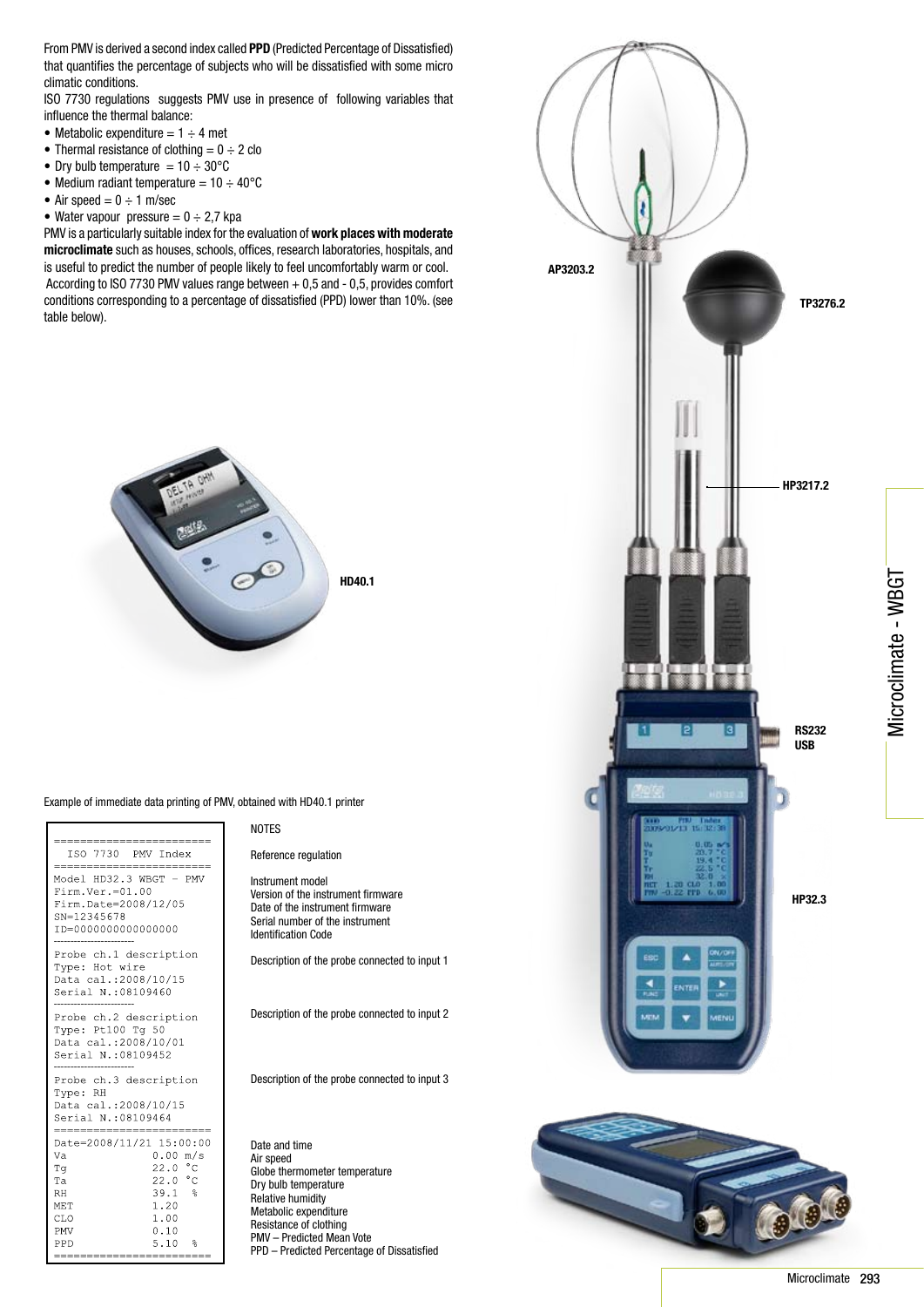#### *Table 1: valuation scale of the thermal environment*

| <b>PMV</b>          | PPD % | <b>EVALUATION THERMAL ENVIRONMENT</b>             |
|---------------------|-------|---------------------------------------------------|
| $+3$                | 100   | Hot                                               |
| $+2$                | 75,7  | Warm                                              |
| $+1$                | 26,4  | Slightly warm                                     |
| $+0,85$             | 20    | <b>Acceptable thermal condition</b>               |
| $-0.5 < PMV < +0.5$ | < 10  | <b>Comfortable</b>                                |
| $-0,85$             | 20    | <b>Acceptable thermal condition</b>               |
| $-1$                | 26,8  | Cool                                              |
| $-2$                | 76,4  | Cold                                              |
| -3                  | 100   | <b>Extremely cold</b><br>$\overline{\phantom{a}}$ |

To calculate PMV and PPD indices, it's necessary to know:

• the working load (energy expenditure);

• the clothing thermal insulation.

## Average radiant temperature T

The average radiant temperature is defined as the temperature of thermally uniform simulated environment that would exchange with a man the same thermal radiation power exchanged in the real environment.

In order to evaluate the average radiant temperature, it is necessary to measure: the globe thermometer temperature, the air temperature, and the air speed measured close to the globe thermometer.

## TECHNICAL FEATURES

*Instrument* Dimensions 185x90x40 mm (Length x Width x Height) Materials **ABS**, rubber

*Working Conditions*

instrument off

Working temperature  $-5...50^{\circ}$ C<br>Storage temperature  $-25...65^{\circ}$ C Storage temperature Protection Degree **IP67** *Instrument uncertainty*  $\pm 1$  digit @ 20°C *Power supply* Mains power supply (cod. SWD10) 12Vdc/1A Batteries **4 batteries 1.5V** type AA

Weight Weight **AXADO** g (batteries included) Display **Back light, dot-matrix** 160x160 points, visible area 52x42mm

Working relative humidity  $0... 90%$  RH no condensation

Autonomy 200 hours with 1800mAh alkaline batteries Power absorbed with < 45µA

# *TP3207.2 (TP3207) temperature probe*

**Safety of the stored data** Unlimited

Sensor type: Pt100 with thin film Accuracy: Class 1/3 DIN Measurement range:  $-40 \div 100$  °C Resolution: 0.1°C Temperature drift @20°C: 0.003%/°C Drift after 1 year: 0.1°C/year Response time  $T_{0s}$ : 15 minutes

Connection: 4 wires plus SICRAM module Connector: 8 female poles DIN45326 Dimensions:  $\varnothing$  = 14 mm  $I = 150$  mm

## *TP3276.2 globe thermometer probe Ø=50 mm ( Ø=150 mm TP3275)*

Sensor type: Pt100<br>
Accuracy: Class Measurement range:<br>
Resolution:  $0.1^{\circ}C$ <br>
Resolution:  $0.1^{\circ}C$ Resolution: Temperature drift @20°C: 0.003%/°C Drift after 1 year: 0.1°C/year Stem dimension:  $\emptyset = 8 \text{ mm}$  L = 170 mm Response time  $T_{.95}$ : 15 minutes

Class 1/3 DIN Connection: 4 wires plus SICRAM module Connector: 8 female poles DIN45326

## *HP3201.2 (HD3201) Natural wet bulb*

Sensor type: Pt100

Accuracy: Class A with platinum wire

Measurement range:  $4 °C \div 80 °C$ Resolution: 0.1°C Temperature drift @20°C: 0.003%/°C Drift after 1 year: 0.1°C/year Connection:<br>
Connector:<br>
Connector:<br>  $\overline{R}$  a female poles DIN45326 8 female poles DIN45326 Stem dimension:  $\emptyset = 14$  mm  $L = 170$  mm Braid length: 10 cm. at least Tank capacity: 15 cc. Tank autonomy:  $96$  hours with RH=50%,  $t = 23^{\circ}$ C Response time  $T_{est}$ : 15 minutes

#### *HP3217.2 (HP3217R) Combined temperature and relative humidity probe* Sensor type: **Pt100** with thin film for temperature

Temperature accuracy: 1/3 DIN Relative humidity accuracy:  $\pm 2\%RH$  (15  $\div$  90 %RH) @ 20°C

Measuring range: temperature: -10 °C  $\div$  80 °C

Connection: 4 wires plus SICRAM Module Connector: 8 female poles DIN45326 Dimensions:  $\emptyset = 14$  mm  $L = 150$  mm Response time  $T_{95}$ : 15 minutes<br>Resolution: 0.1%RH, 0.1%

## *AP3203.2 (AP3203) Omnidirectional hot wire probe*

Measuring range:  $0 \div 5$  m/s

Connector: 8 female poles DIN45326 Stem dimension:  $\emptyset = 8$  mm  $L = 230$  mm Protection dimension:  $\mathcal{O}=80$  mm Resolution: 0.01 m/s<br>Temperature drift @20°C: 0.06%/°C Temperature drift @20°C: Drift after 1 year: 0.12 °C/years

## *Connections*

*Serial interface:* Pin: M12-8 poles.

Sensor type: NTC 10kohm Accuracy:  $\pm 0.05$  m/s (0 $\div$ 1 m/s)  $\pm$  0.15 m/s (1 $\div$ 5 m/s)  $0^\circ \text{C} \div 80^\circ \text{C}$ Connection: 7 wires plus SICRAM Module

Capacitive sensor for relative humidity

 $± 2.5%$ RH remaining range

0.1%RH, 0.1% °C

relative humidity:  $5\% \div 98\%$  RH

Input for SICRAM module probes 3 Connectors 8 male poles DIN 45326

Type: RS232C (EIA/TIA574) or USB 1.1 o 2.0 no isolated